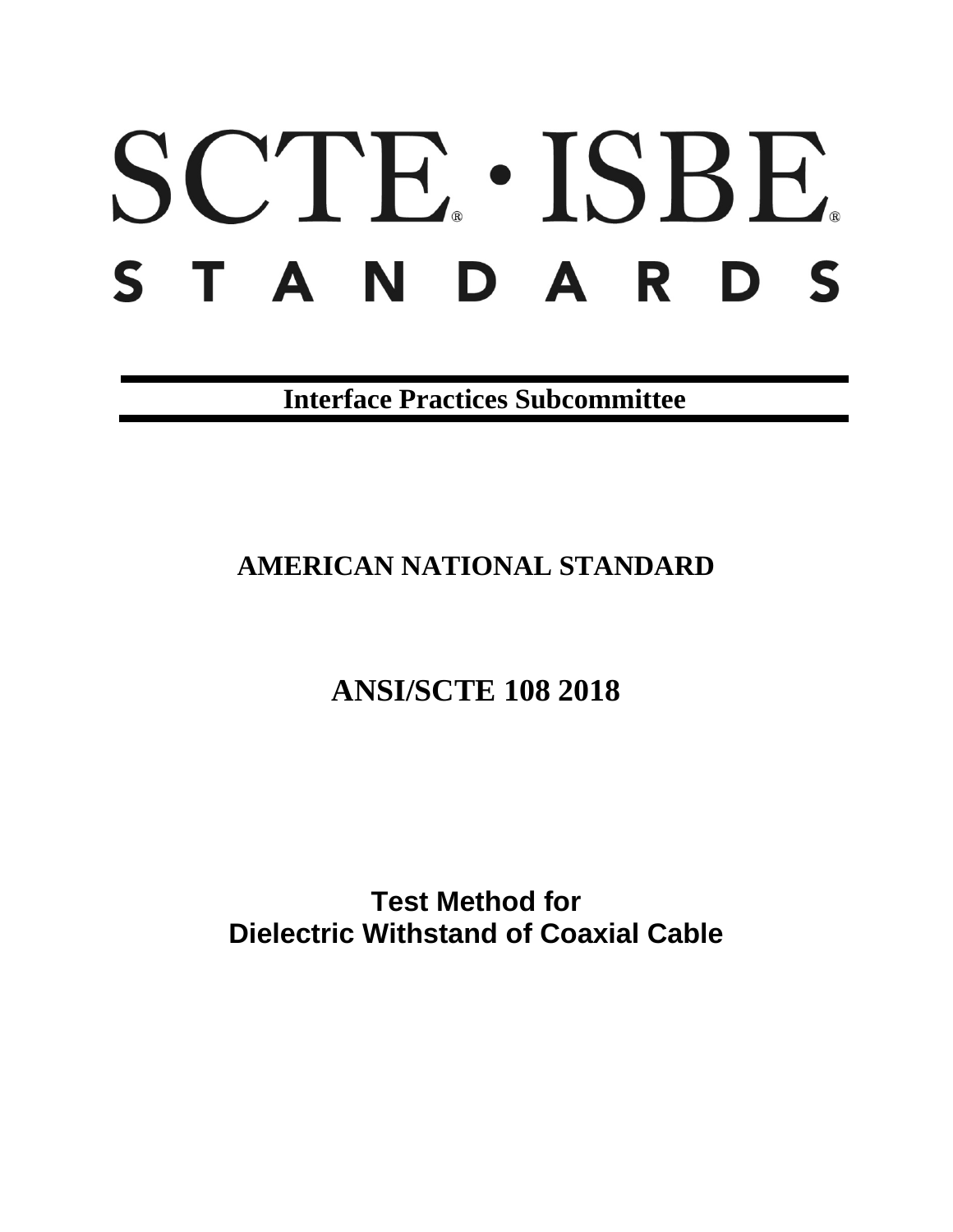# **NOTICE**

<span id="page-1-0"></span>The Society of Cable Telecommunications Engineers (SCTE) / International Society of Broadband Experts (ISBE) Standards and Operational Practices (hereafter called "documents") are intended to serve the public interest by providing specifications, test methods and procedures that promote uniformity of product, interchangeability, best practices and ultimately the long-term reliability of broadband communications facilities. These documents shall not in any way preclude any member or non-member of SCTE•ISBE from manufacturing or selling products not conforming to such documents, nor shall the existence of such standards preclude their voluntary use by those other than SCTE•ISBE members.

SCTE•ISBE assumes no obligations or liability whatsoever to any party who may adopt the documents. Such adopting party assumes all risks associated with adoption of these documents, and accepts full responsibility for any damage and/or claims arising from the adoption of such documents.

Attention is called to the possibility that implementation of this document may require the use of subject matter covered by patent rights. By publication of this document, no position is taken with respect to the existence or validity of any patent rights in connection therewith. SCTE•ISBE shall not be responsible for identifying patents for which a license may be required or for conducting inquiries into the legal validity or scope of those patents that are brought to its attention.

Patent holders who believe that they hold patents which are essential to the implementation of this document have been requested to provide information about those patents and any related licensing terms and conditions. Any such declarations made before or after publication of this document are available on the SCTE•ISBE web site at [http://www.scte.org.](http://www.scte.org/)

All Rights Reserved

© Society of Cable Telecommunications Engineers, Inc. 2018 140 Philips Road Exton, PA 19341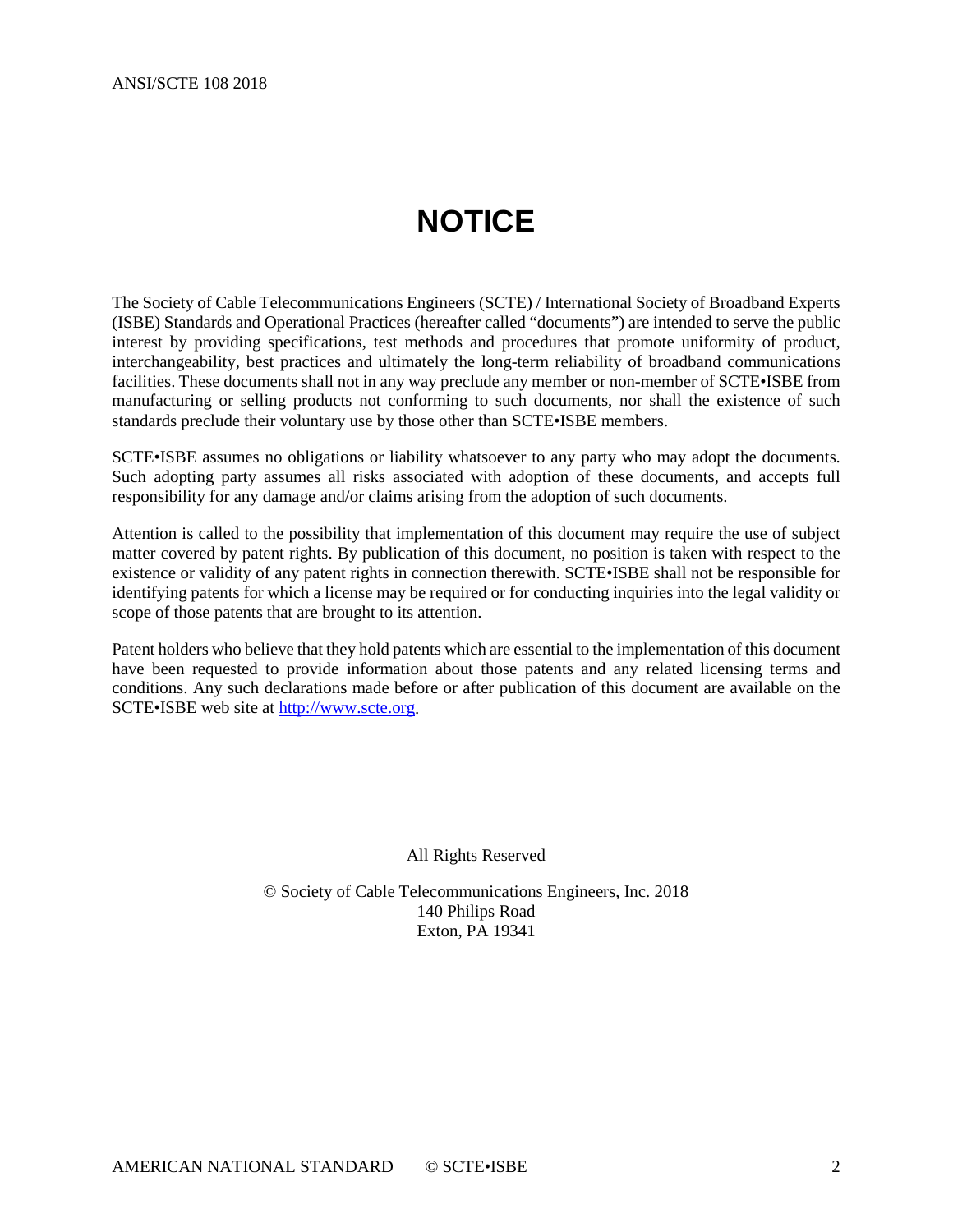<span id="page-2-0"></span>

| Title          | <u>Page Number</u> |                                                                                                                                            |                       |
|----------------|--------------------|--------------------------------------------------------------------------------------------------------------------------------------------|-----------------------|
| <b>NOTICE</b>  |                    |                                                                                                                                            |                       |
|                |                    |                                                                                                                                            |                       |
|                |                    |                                                                                                                                            |                       |
|                | 1.1.               |                                                                                                                                            |                       |
|                | 1.2.               |                                                                                                                                            |                       |
|                | 1.3.               |                                                                                                                                            | $\overline{4}$        |
|                | 1.4.               |                                                                                                                                            | $\overline{4}$        |
|                | 1.5.               |                                                                                                                                            |                       |
| 2.             |                    |                                                                                                                                            |                       |
|                | 2.1                |                                                                                                                                            | $\overline{4}$        |
|                | 2.2.               |                                                                                                                                            | $\boldsymbol{\Delta}$ |
|                | 2.3.               |                                                                                                                                            |                       |
| 3.             |                    |                                                                                                                                            |                       |
|                | 3.1.               |                                                                                                                                            |                       |
|                | 3.2.               |                                                                                                                                            |                       |
|                | 3.3.               |                                                                                                                                            |                       |
| 4.             |                    |                                                                                                                                            |                       |
| 5.             |                    |                                                                                                                                            |                       |
|                | 5.1                |                                                                                                                                            |                       |
|                |                    | 5.2. Definitions<br><u> 1989 - Johann Johann Harry Harry Harry Harry Harry Harry Harry Harry Harry Harry Harry Harry Harry Harry Harry</u> | 6                     |
| 6.             |                    |                                                                                                                                            |                       |
| 7 <sub>1</sub> |                    |                                                                                                                                            |                       |
| 8.             |                    |                                                                                                                                            |                       |
| 9.             |                    |                                                                                                                                            | 8                     |
|                |                    |                                                                                                                                            | 9                     |
|                | 11. APPENDIX       |                                                                                                                                            |                       |
|                |                    |                                                                                                                                            | 9                     |
|                | 11.2.              |                                                                                                                                            | 10                    |
|                | 11.3.              | DC Hipot Test Example                                                                                                                      | 10                    |

# **Table of Contents**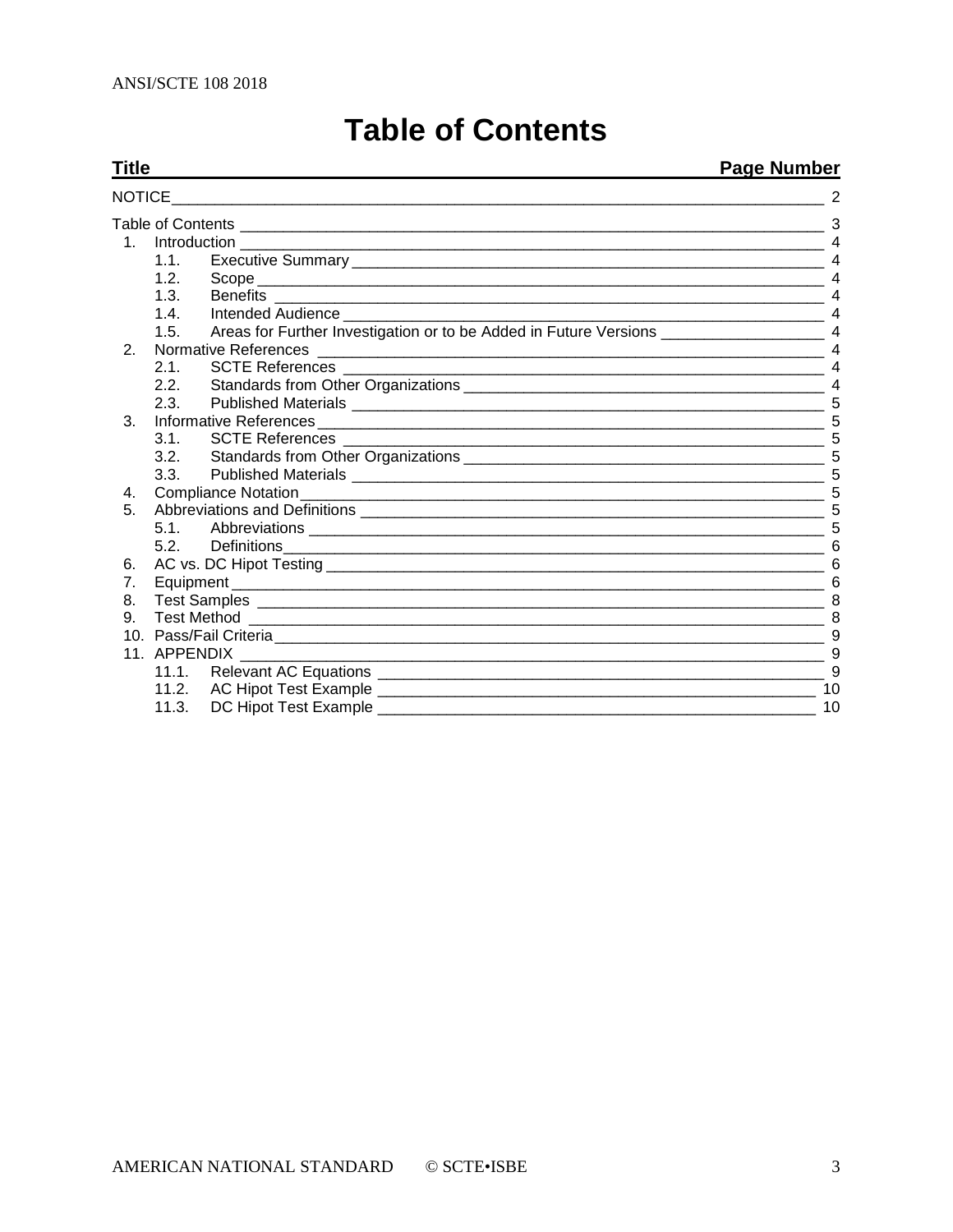## <span id="page-3-1"></span><span id="page-3-0"></span>**1. Introduction**

## **1.1. Executive Summary**

This test method is intended for to the performance of Dielectric Strength Tests upon coaxial cables, in a laboratory setting. This is not a test intended for field application.

## <span id="page-3-2"></span>**1.2. Scope**

The purpose of this document is to provide a test standard for detecting flaws in the insulation (sometimes referred to as the dielectric) of a completed coaxial cable. This test, usually referred to as a Hipot or Dielectric Withstand Test, verifies that the insulation can withstand a specified voltage applied between the center conductor and outer conductor for a specified time interval, without resulting in a dielectric breakdown. Upon successful completion of this Hipot test, it can be concluded that the inner and outer conductors are properly insulated from each other.

Under normal operating conditions there will be a small amount of leakage current within the dielectric of any product (in this case the insulation between the center and outer conductors of a coaxial cable). However, if 2 conductors are not properly insulated from each other, the application of high voltage can cause dielectric breakdown. Dielectric breakdown results in excessive current flow that is substantially larger than the nominal leakage current for the dielectric material being tested.

Traditionally, either an AC or DC voltage may be used for the test. The DC voltage used should be the peak of the equivalent AC (RMS) voltage, or 1.414 times the AC (RMS) voltage.

## <span id="page-3-3"></span>**1.3. Benefits**

The Test Procedure for Dielectric Withstand of Coaxial Cables, when executed per this procedure, will yield confidence and assurance of the insulation properties of the dielectric medium used to separate the inner conductor and outer conductor components. Use of this test method provides user a means to verify design acceptance and reliability.

## <span id="page-3-4"></span>**1.4. Intended Audience**

The intended audience for this test method, are cable manufactures and end-users with proper laboratories and safety measures in place to safely perform test.

## <span id="page-3-5"></span>**1.5. Areas for Further Investigation or to be Added in Future Versions**

No further areas of investigation or versions are foreseen at this time.

## <span id="page-3-6"></span>**2. Normative References**

## <span id="page-3-7"></span>**2.1. SCTE References**

<span id="page-3-8"></span>• No normative references are applicable.

## **2.2. Standards from Other Organizations**

• No normative references are applicable.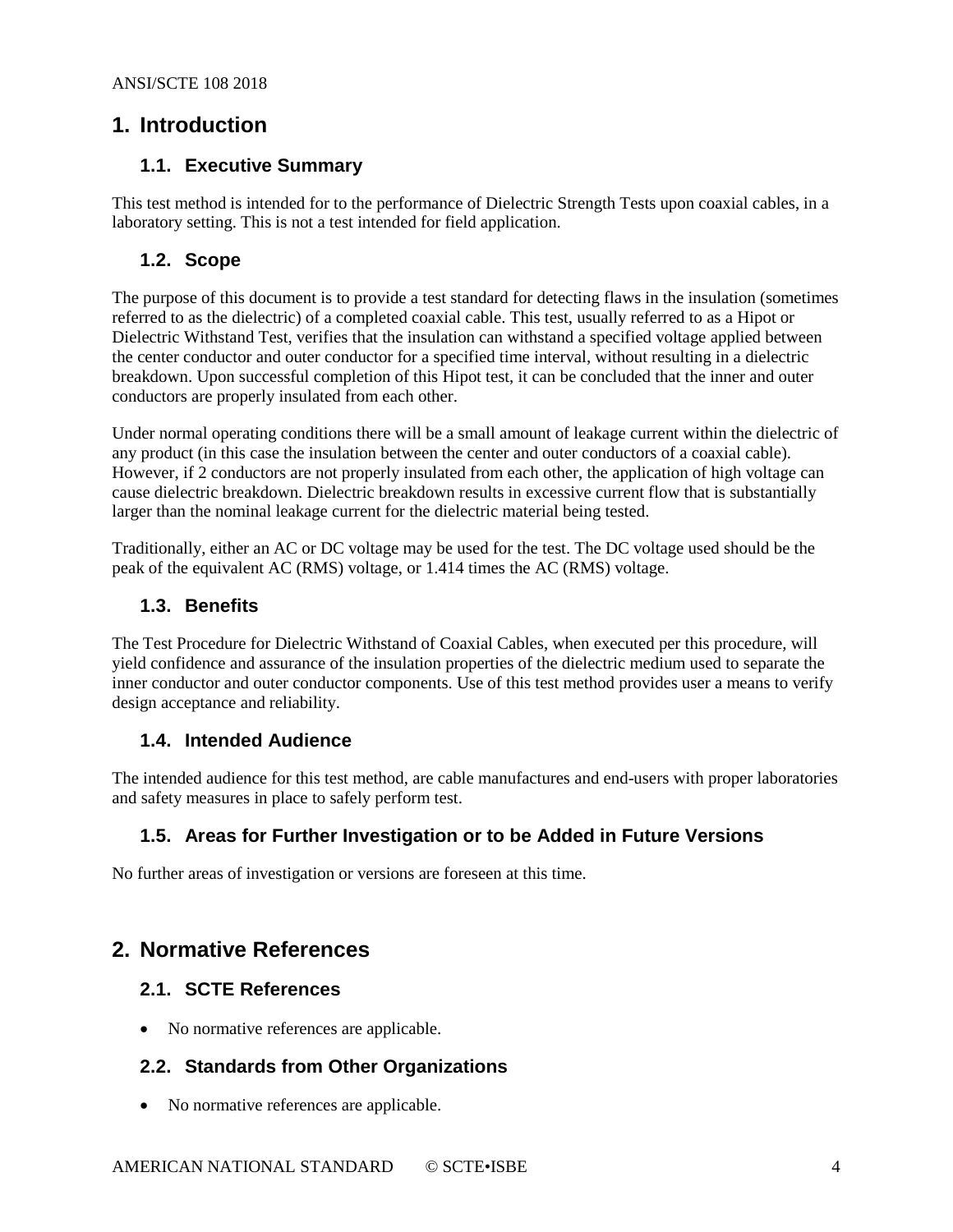## <span id="page-4-0"></span>**2.3. Published Materials**

• No normative references are applicable.

## <span id="page-4-1"></span>**3. Informative References**

The following documents might provide valuable information to the reader but are not required when complying with this document.

## <span id="page-4-2"></span>**3.1. SCTE References**

• No informative references are applicable.

## <span id="page-4-3"></span>**3.2. Standards from Other Organizations**

- EN50191 Erection and Operation of Electrical Test Equipment
- NFPA 70E Standard for Electrical Safety in the Workplace
- OSHA Standards for General Industry 29 CFR Part 1910

## <span id="page-4-4"></span>**3.3. Published Materials**

• No informative references are applicable.

## <span id="page-4-5"></span>**4. Compliance Notation**

| shall      | This word or the adjective "required" means that the item is an        |  |
|------------|------------------------------------------------------------------------|--|
|            | absolute requirement of this document.                                 |  |
| shall not  | This phrase means that the item is an absolute prohibition of this     |  |
|            | document.                                                              |  |
| forbidden  | This word means the value specified shall never be used.               |  |
|            | This word or the adjective "recommended" means that there may exist    |  |
| should     | valid reasons in particular circumstances to ignore this item, but the |  |
|            | full implications should be understood and the case carefully weighted |  |
|            | before choosing a different course.                                    |  |
|            | This phrase means that there may exist valid reasons in particular     |  |
| should not | circumstances when the listed behavior is acceptable or even useful,   |  |
|            | but the full implications should be understood and the case carefully  |  |
|            | weighed before implementing any behavior described with this label.    |  |
|            | This word or the adjective "optional" means that this item is truly    |  |
|            | optional. One vendor may choose to include the item because a          |  |
| may        | particular marketplace requires it or because it enhances the product, |  |
|            | for example; another vendor may omit the same item.                    |  |
|            | Use is permissible for legacy purposes only. Deprecated features may   |  |
| deprecated | be removed from future versions of this document. Implementations      |  |
|            | should avoid use of deprecated features.                               |  |

## <span id="page-4-6"></span>**5. Abbreviations and Definitions**

#### <span id="page-4-7"></span>**5.1. Abbreviations**

| $\overline{\phantom{a}}$ | 71 L |
|--------------------------|------|
|                          |      |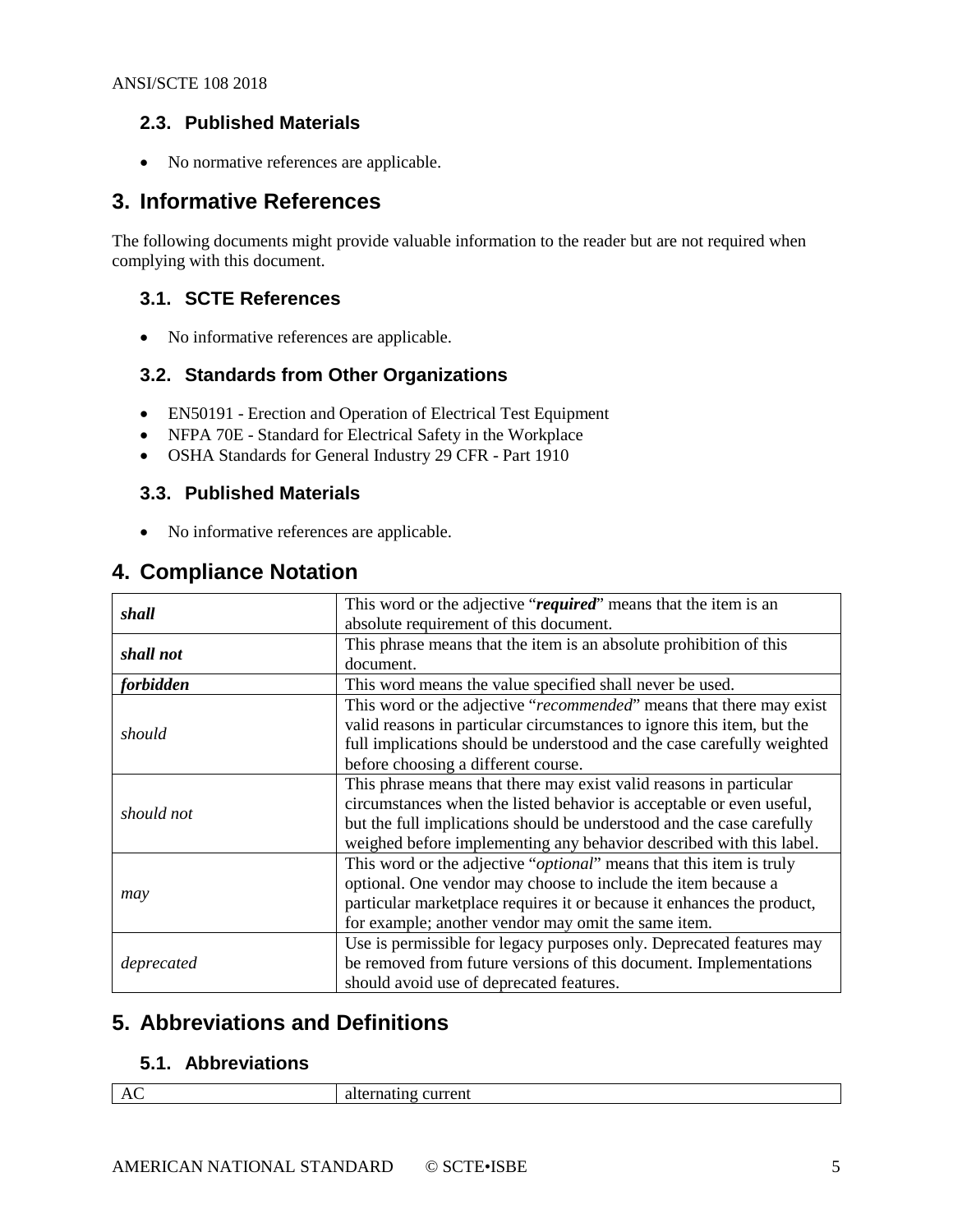| DC              | direct current                          |
|-----------------|-----------------------------------------|
| <b>GFI</b>      | ground fault interrupter                |
| kV              | kilovolt                                |
| $\overline{Hz}$ | hertz                                   |
| mA              | milliampere                             |
| $\mu F$         | microfarad                              |
| pF              | picofarad (capacitance)                 |
| Xc              | total capacitive reactance of the cable |
| Ic              | leakage current, capacitive             |
| Ir              | leakage current, reactance              |

## <span id="page-5-0"></span>**5.2. Definitions**

• No definition references are applicable.

## <span id="page-5-1"></span>**6. AC vs. DC Hipot Testing**

AC and DC Hipot tests have inherent advantages and disadvantages depending on the application they are used for. Some advantages of an AC Hipot test include: an AC voltage stresses a cable's insulation in both polarities; it is unnecessary to allow the coaxial cable to discharge; it is unnecessary to apply an AC voltage gradually. Some advantages of a DC Hipot test include: a DC Hipot doesn't need to have a high output current capacity; the application of a DC voltage allows the Hipot to clearly display true leakage current; a DC Hipot can be used to test highly capacitive products using far less power.

A Hipot test is used to apply high voltage to the insulation of a coaxial cable and make sure that the leakage current produced is limited to an acceptable level. This leakage current is limited by the cable's shunt impedance resulting from the parallel capacitance and the insulation resistance between the two conductors.

A big advantage of the DC Hipot test is that the current due to the capacitance falls to zero when the cable is exposed to a constant DC voltage. Therefore, the Hipot measures and displays only the true resistive leakage current. Thus, the test operator can be assured that the capacitive reactance isn't coming into play when performing a DC Hipot test. However, there is another current component to consider when applying a DC voltage to a coaxial cable. As the DC voltage applied increases, there is a current needed to "charge" the capacitance of the cable up to the test voltage. This charging current will be much higher than the actual leakage current of the cable's insulation. So, it is necessary to ramp up the DC voltage slowly so that the charging current doesn't become so great as to cause a false failure of the Hipot. Once the cable is fully charged, the charging current will fall to zero and the only remaining current component will be the real leakage current.

When an AC Hipot is used, a capacitive current component is produced along with the resistive leakage current (the sum of which is known as the total current). An AC Hipot test will measure and display the total current. The reactive capacitance of a coaxial cable usually is much more significant than its resistance. Thus, the approximate total current can be assumed to be a good indication of the real leakage current.

## <span id="page-5-2"></span>**7. Equipment**

As discussed above, the Hipot or Dielectric Withstand Tester is the device needed to check for flaws in the insulation of coaxial cable. With a wide range of Hipot testers available, the test operator should make sure the equipment selected incorporates adequate safety provisions and be properly sized for the voltage,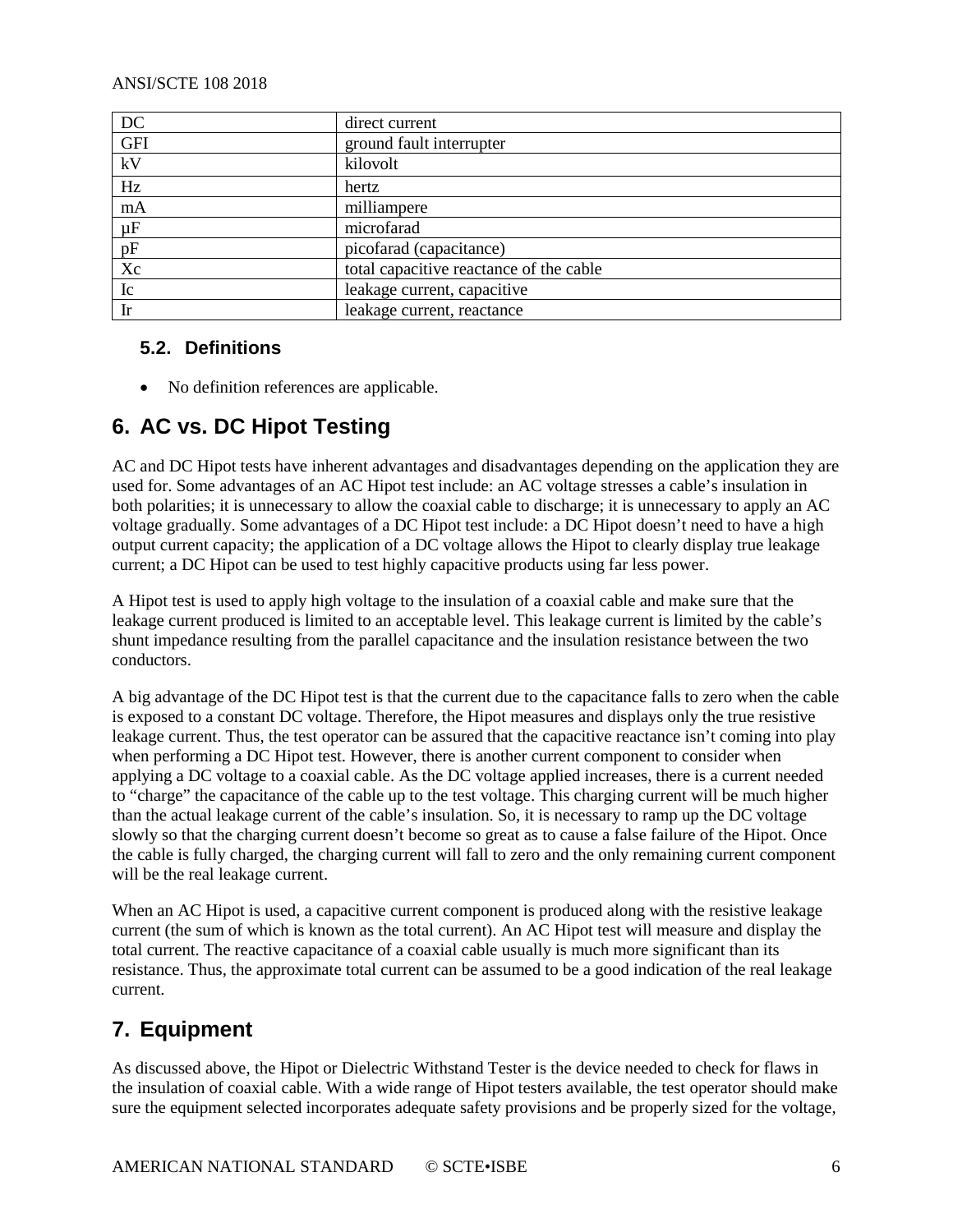trip current, and timing function capabilities for the test to be conducted. Such features include, but are not limited to:

- 5 kV AC/DC maximum output voltage Audible/Visual failure indicator
- GFI (ground fault interrupter) protection Automatic voltage discharge
- 20 mA AC/5 mA DC adjustable trip current LCD Display
- 
- Regulated output voltage

• Adjustable Electronic Ramping Adjustable Electronic Dwell Timer

An example of a commercially available Hipot tester that meets these specifications is the Associated Research HyPot III 3765, or equivalent.

Methods for determining the proper trip currents and voltage are to be conducted as part of verification of the equipment, before use. This is necessary to ensure the equipment settings are such, to indicated a failure at the prescribed trip This can be achieved via several methods. These methods are as follows, but not limited to:

- External resistor method
- External switch box method
- Internal verification checks *more common to the latest Hi-Pot testers in the market.*

*\* Always refer to the manufacturer's literature and application notes as to how to perform these verification tests and checks. Lead connections can be confusing and varying from different manufacturers. The actual trip current is typically specified in the specification for the product under test and examples are provided in the Appendix, sections 11.2 and 11.3.*



**Figure 1 – Hipot Tester**

Ensure that personnel are properly trained and instructed for the proper operation of the test device. For more information on this subject please refer to the following documents:

- ·EN50191 Erection and Operation of Electrical Test Equipment
- · NFPA 70E Standard for Electrical Safety in the Workplace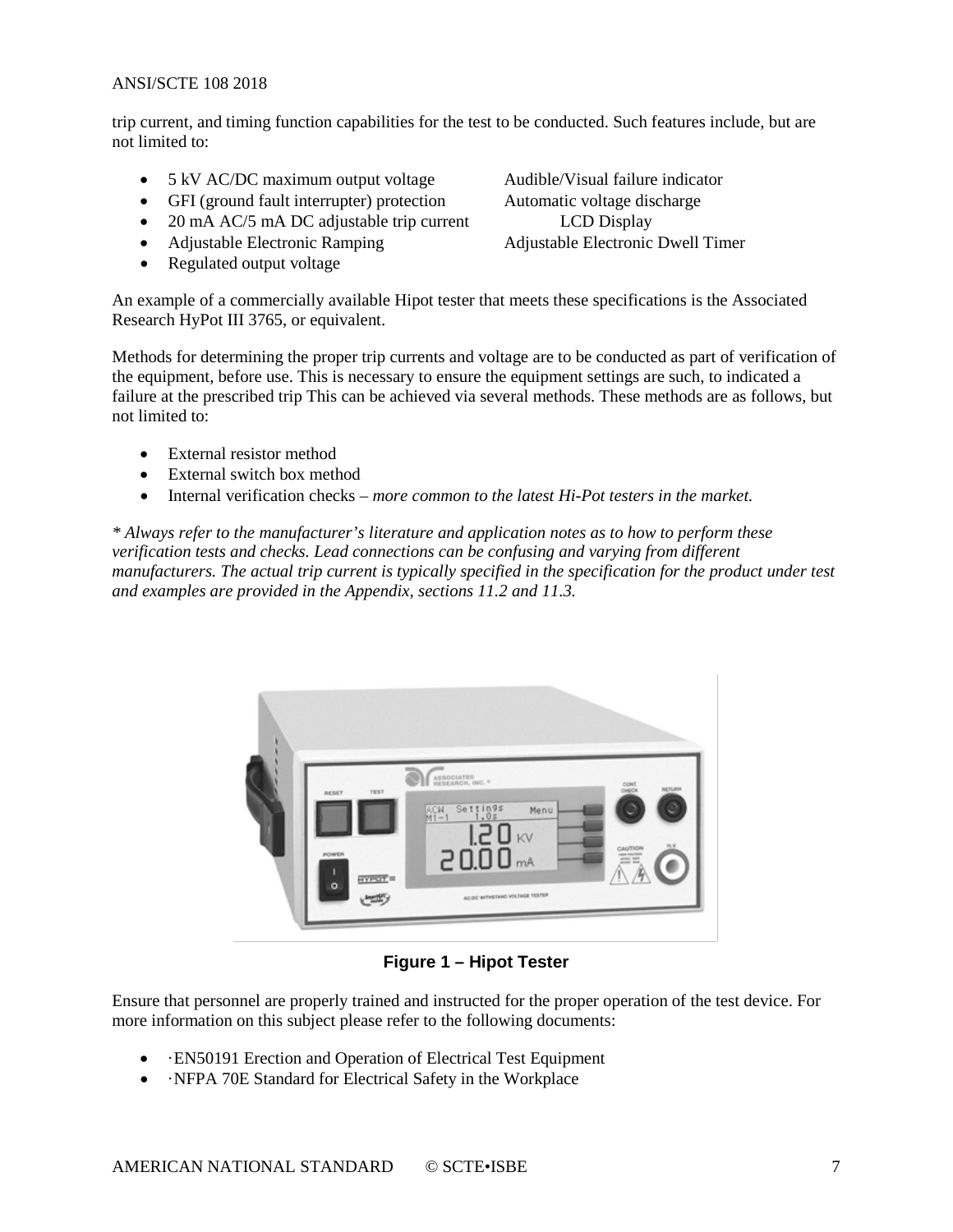Follow all safety instructions provided by manufacturer and applicable OSHA, or other regulatory requirements.

## <span id="page-7-0"></span>**8. Test Samples**

Unless otherwise specified, the test will be conducted on finished shipping lengths of coaxial cable or on master reels that will be cut into shorter lengths for shipping.

A ½" minimum length of center conductor and outer conductor of each cable end is exposed to facilitate connection to the Hipot test leads.

To decrease the occurrence of arcing (or a visible spark) from the center conductor to the outer conductor, the outer conductor may be removed approximately ¼ inches to expose the insulation. If braid ends are present, they should be folded back over the jacket and away from the center conductor. Refer to the following connection diagram:



#### **Figure 2 - Connection Diagram**

Note: Most Hipot testers are now equipped with arc detection circuits. In order to prevent false failures, make sure that arc detection is enabled. If this feature isn't available and/or is disabled and a spark is seen or heard at either of the ends of the cable during the test, re-prepare the cable to expose additional dielectric and repeat the test.

## <span id="page-7-1"></span>**9. Test Method**

**CAUTION**: Care must be taken not to allow anyone near the exposed ends of the test leads and both ends of the cable during the application of the test voltage. Safety measures must comply with all recommendations supplied by the equipment manufacturer and any federal, state and local codes that may apply. Reference should be made to OSHA Standards for General Industry 29 CFR Part 1910 including but not limited to paragraph 1910.335 with regards to protective equipment and alerting techniques.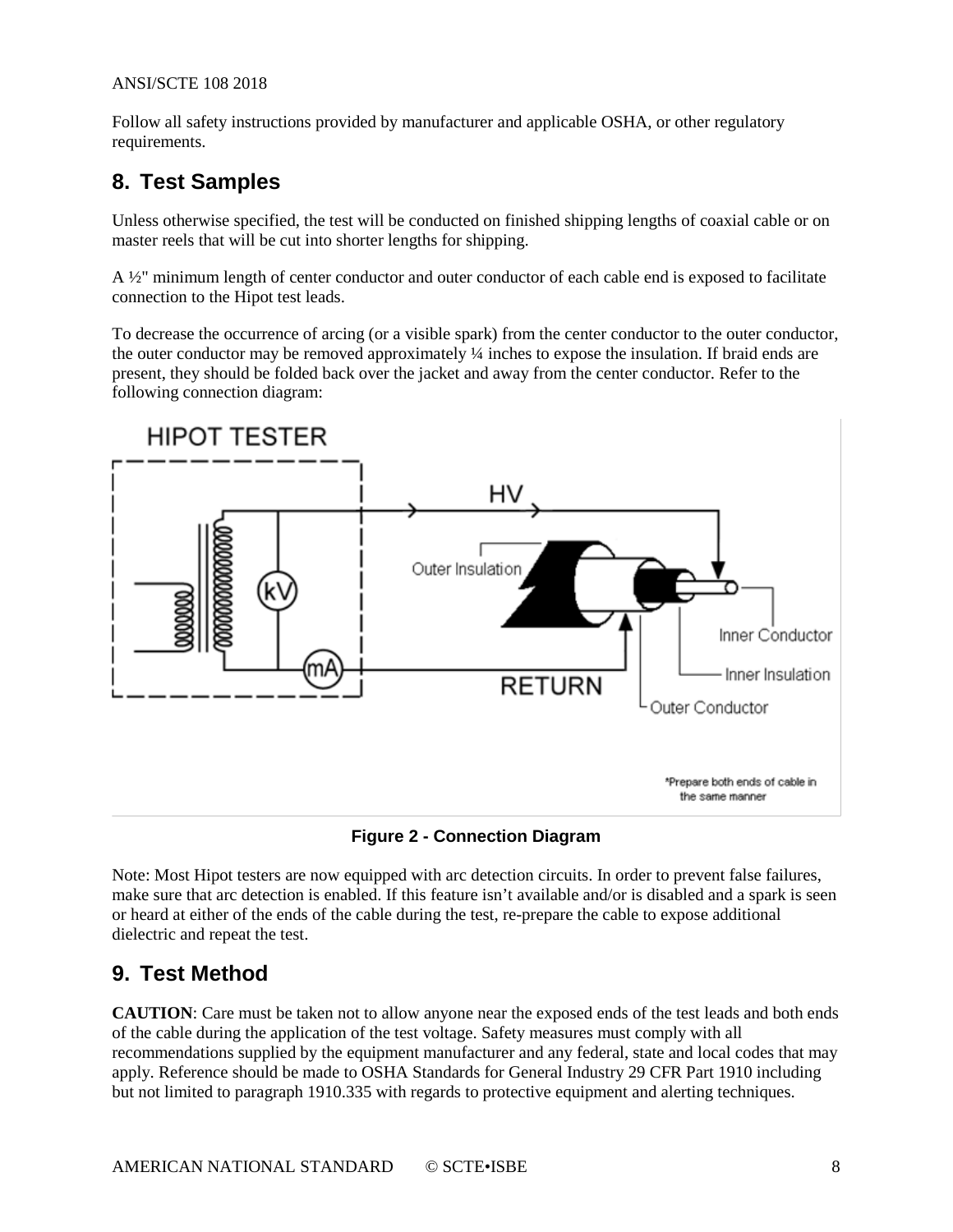In order to perform the Hipot test correctly, connect the RETURN lead of the tester to the exposed portion of the outer conductor and the HOT lead of the tester to the exposed center conductor.

Program the Hipot tester for the correct voltage, current, and test duration settings. Unless otherwise specified, the test voltage will be 1000 VAC or 1414 VDC and the test duration will be 1 minute (60 seconds). The appropriate current trip point should be set higher than the approximate calculated leakage current of the cable being tested. As the majority of the impedance of the cable is capacitive, the test operator can perform a calculation to determine the approximate nominal leakage current of the cable under test during an AC Hipot test. The formula for the approximate total capacitive reactance of the cable under test is as follows:

$$
Xc = 1/(2f\pi C)
$$

Where Xc is the total capacitive reactance of the cable, C is the total capacitance of the cable (capacitance per foot multiplied by the total number of feet being tested) and f is the frequency of the AC voltage applied. Once the capacitive reactance has been calculated, it is easy to find the nominal leakage current using the formula below:

$$
I \approx V \mathbin{/} Xc
$$

Where I is the approximate nominal leakage current, V is the applied test voltage (usually 1000 VAC) and Xc is the total capacitive reactance.

Once the nominal leakage current of the cable under test has been approximated, it can be used to provide settings for the current trip point of the Hipot.

Once all the appropriate settings have been programmed into the Hipot and the correct connections have been made, the test operator can execute the Hipot test.

## <span id="page-8-0"></span>**10. Pass/Fail Criteria**

Once the test is performed the Hipot will indicate whether the cable under test has passed or failed. A good cable will have enough insulation to withstand the applied voltage for the full duration of the test. In this case the leakage current will not exceed the Hipot's current trip point and the Hipot will give a PASS indication. If the leakage current of the cable under test exceeds the current trip point setting of the Hipot, the Hipot will give a FAIL indication and the test operator can conclude that the cable is bad.

\*The operator should make sure that no sparks are present during the test. As stated above, the presence of a spark indicates that arcing has occurred and may cause a false failure.

## <span id="page-8-2"></span><span id="page-8-1"></span>**11. APPENDIX**

#### **11.1. Relevant AC Equations**

Total current of a coaxial cable:

 $It = Ir + Ic$ 

\*In the case of a coaxial cable, Ic can be assumed to be much larger than Ir therefore:

It  $\approx$  Ic